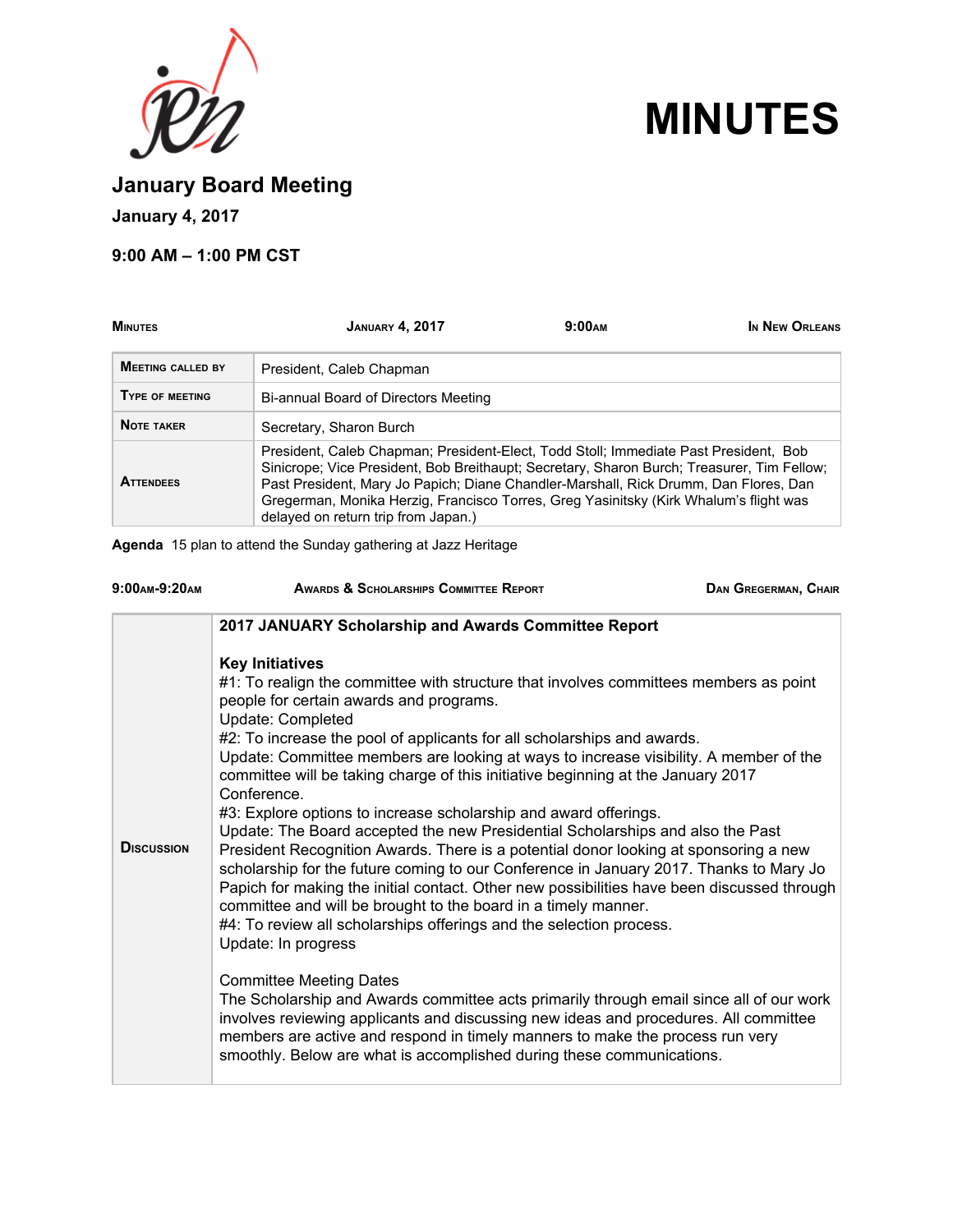## New Orleans, LA

September 2016 – Confirm all committee members are still willing to serve. October 2016 – Constant email communication to review all awards applicants and select recipients for each award November 2016 – Communication with sub-committee members for their reports December 2016 – Finalize and order awards. Prepare data for full report to board. Dan Gregerman made a motion to accept the report. Sharon Burch seconded the motion. Motion passed. - Applications increased to 37. Almost doubled from prior year. - Composers Showcase applications increased. (Add numbers from detailed report.) **ACTION ITEMS PERSON RESPONSIBLE DEADLINE** Add Statistics Report to Scholarship & Awards Page | Dan Gregerman | Completed

| 9:20AM-9:40AM<br><b>OUTREACH COMMITTEE REPORT</b>                                                                                                                                                                                                                                                                                                                                                     | <b>MARY JO PAPICH, CHAIR</b> |  |
|-------------------------------------------------------------------------------------------------------------------------------------------------------------------------------------------------------------------------------------------------------------------------------------------------------------------------------------------------------------------------------------------------------|------------------------------|--|
| OUTREACH 2016-2017 Key Initiatives                                                                                                                                                                                                                                                                                                                                                                    |                              |  |
| The initiatives that Outreach will work on this year:<br>1. Awareness Campaign for OUTREACH/JAZZ2U                                                                                                                                                                                                                                                                                                    |                              |  |
| 2. Reapply for the JAZZ2U grant with Herb Alpert Foundation (we were just awarded<br>another \$15,000 for 2017)                                                                                                                                                                                                                                                                                       |                              |  |
| 3. Update/Improve the Evaluation form used for JAZZ2U and put on new JazzEdNet.org<br><b>DISCUSSION</b><br>website                                                                                                                                                                                                                                                                                    |                              |  |
| 4. For JAZZ2U-Restructure new grant awards: the fixed \$300 grant for 1-2 musicians and<br>\$500 for 3 and more musicians/clinicians. Update info, publicize.                                                                                                                                                                                                                                         |                              |  |
| The full Outreach committee meets in person annually at the conference and via email<br>and conference calls as needed. Obviously, the conference city host is in touch with the<br>chair as needed from August till January to plan local outreach events. The year round<br>JAZZ2U review panel communicates every time we have an application to approve, which<br>is usually 2-4 times per month. |                              |  |
| Jazz2U Report - Regranting funds from the Herb Alpert Foundation                                                                                                                                                                                                                                                                                                                                      |                              |  |
| 2013 - 2,580 reached                                                                                                                                                                                                                                                                                                                                                                                  |                              |  |
| 2014 - 5,600 reached                                                                                                                                                                                                                                                                                                                                                                                  |                              |  |
| 2015 - 7,030 reached                                                                                                                                                                                                                                                                                                                                                                                  |                              |  |
| 2016 - 4,560 reached hosted in 17 states and at all education grade levels<br>- 39 applications received                                                                                                                                                                                                                                                                                              |                              |  |
| - 32 approved/funded                                                                                                                                                                                                                                                                                                                                                                                  |                              |  |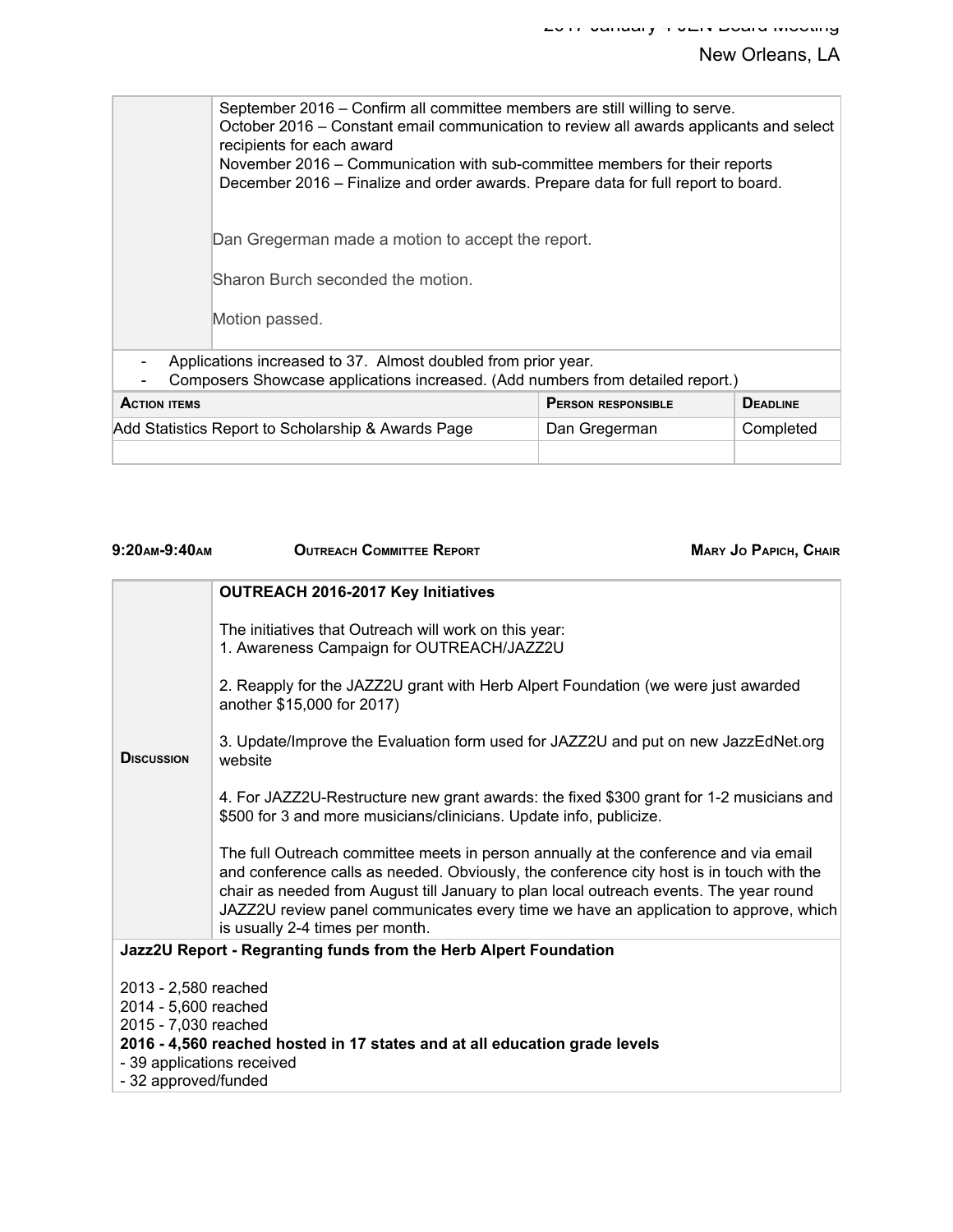## - 7 pending

Mary Jo Papich made a motion to accept the report.

Sharon Burch seconded the motion.

Motion passed.

| $9:40-9:55$ AM    | <b>JAZZ INDUSTRY &amp; MUSIC BUSINESS REPORT</b>                                                                                                                                                                                                                                                                                                              | <b>JAY ASHBY, CHAIR</b> |
|-------------------|---------------------------------------------------------------------------------------------------------------------------------------------------------------------------------------------------------------------------------------------------------------------------------------------------------------------------------------------------------------|-------------------------|
|                   | In recent months the Jazz Industry/Music Business Committee, (a robust group of<br>2, Bob Breithaupt and myself), along with some very welcome aid from Bob<br>Sinicrope and Lou Fischer, has worked to develop the opening day Symposium -<br>next Wednesday, (1/4/17) at JEN in NOLA.                                                                       |                         |
|                   | Our initial goal is to expand JIMB Committee membership.<br>- throughout the upcoming JEN Conference and specifically at the JIMB<br>Committee meeting (11am, 1/5/17), our intention is to initiate conversations and<br>extend invitations to participate.                                                                                                   |                         |
|                   | Key Initiative #1 - to increase JIMB Committee membership by initiating<br>conversations/invitations throughout the upcoming JEN Conference and<br>specifically at the JIMB Committee meeting (11am, 1/5/17)                                                                                                                                                  |                         |
| <b>DISCUSSION</b> | Key Initiative #2 - to Identify and canvas members with specific areas of<br>expertise including presenting, marketing and promotion, booking,<br>publishing and recording - in order to facilitate and provide online links and<br>resources to individuals/organizations that address specific areas of the Jazz<br><b>Industry and Music Business</b>      |                         |
|                   | Key Initiative #3 - to establish additional opportunities for content specific<br>programming, both online and potentially in regional mini-conferences<br>throughout the year aimed at:<br>- effective strategies for Jazz education programs to interface with regional Jazz<br>presenters, musicians, local government agencies and cultural institutions. |                         |
|                   | - encouraging integration of music business studies into collegiate curricula.<br>- what JEN members can do to support Jazz Advocacy at the industry level in their<br>communities.<br>- how Jazz musicians and educators can prepare for changes in the music industry                                                                                       |                         |
|                   | (at large) over the next 2-4 years.                                                                                                                                                                                                                                                                                                                           |                         |
|                   | <b>Comments and Questions -</b><br>Suggestion to integrate music industry sessions into the rest of the<br>conference in addition to the intensive Wednesday track.<br>Suggestion to include 1-to-1 Q & A time available for<br>$\bullet$                                                                                                                     |                         |
|                   | Sharon Burch made a motion to accept the report.                                                                                                                                                                                                                                                                                                              |                         |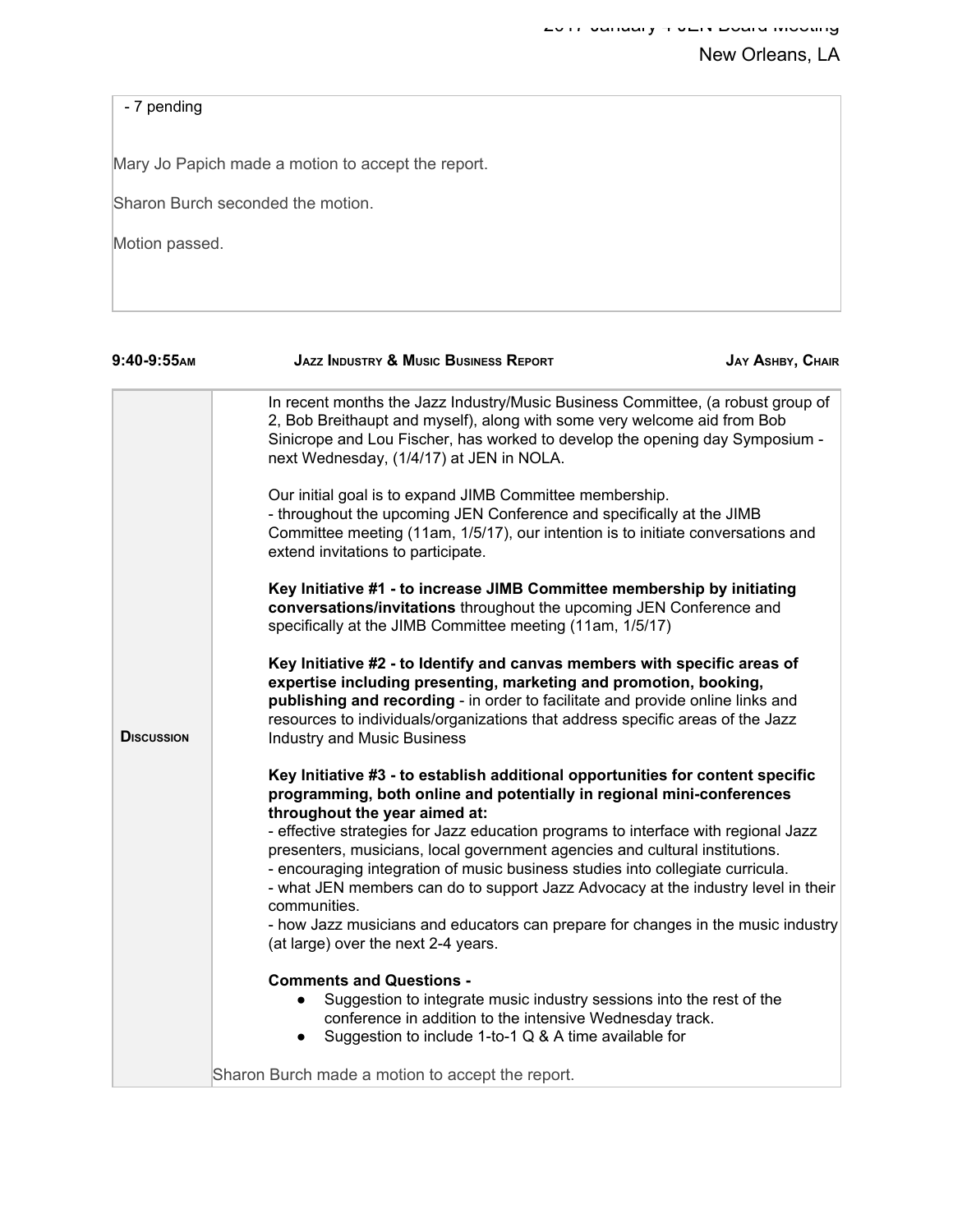| Tim Fellow seconded the motion. |
|---------------------------------|
|                                 |
| Motion passed.                  |

| 10:00 AM-10:20 AM | <b>FINANCE COMMITTEE UPDATE</b>                                                                                                                                                                                                                                                                                                                                                                                                                                                                                         | <b>TIM FELLOW, CHAIR</b> |
|-------------------|-------------------------------------------------------------------------------------------------------------------------------------------------------------------------------------------------------------------------------------------------------------------------------------------------------------------------------------------------------------------------------------------------------------------------------------------------------------------------------------------------------------------------|--------------------------|
|                   | Board member travel expenses.<br>Tim Fellow made a motion to increase the board member travel expenses from \$500 to<br>\$750.<br>Rick Drumm seconded the motion.<br>The motion passed.                                                                                                                                                                                                                                                                                                                                 |                          |
|                   | Increase the budget manager and board approval threshold limits.<br>Tim Fellow made a motion to: Increase board approval and bid requirement threshold to<br>\$10,000 and above. Both President and Treasurer approval requirement increased to<br>requests between \$1,000 (or budget manager limit, if higher) and \$10,000. Budget<br>manager limit increased to up to \$5,000, at the discretion of the board (\$5,000 for<br>conference coordinator; \$1,000 for Todd Stoll, Rick Drumm, Treasurer and President). |                          |
|                   | Dan Gregerman seconded the motion.<br>The motion passed.                                                                                                                                                                                                                                                                                                                                                                                                                                                                |                          |
| <b>DISCUSSION</b> | Shared the Financial Statement - Fiscal year July 1, 2016 - November 30, 2016<br>Currently in the best cash position the organization has ever been in.<br>Revenue from membership increased by \$24,000<br>$\bullet$                                                                                                                                                                                                                                                                                                   |                          |
|                   | Budget update - Creating a two-year budget in the spring.                                                                                                                                                                                                                                                                                                                                                                                                                                                               |                          |
|                   | Note: Bookkeeping issues discovered in 2016. Books are now reconciled and ready to<br>move forward.<br>Tim will propose a new bookkeeper to the Executive Committee by February.<br>Audit report will follow in January.                                                                                                                                                                                                                                                                                                |                          |
|                   | Tim Fellow made a motion to accept the report.                                                                                                                                                                                                                                                                                                                                                                                                                                                                          |                          |
|                   | Sharon Burch seconded the motion.                                                                                                                                                                                                                                                                                                                                                                                                                                                                                       |                          |
|                   | Motion passed.                                                                                                                                                                                                                                                                                                                                                                                                                                                                                                          |                          |

| 10:20 AM-11:00 AM  |            | <b>MEMBERSHIP COMMITTEE</b>                                                                                                                                                                                                                                                           | <b>JIM GUSS, CHAIR</b> |
|--------------------|------------|---------------------------------------------------------------------------------------------------------------------------------------------------------------------------------------------------------------------------------------------------------------------------------------|------------------------|
| <b>D</b> ISCUSSION | loverview. | Note: Jim Guss's flight delayed and unable to be present. Caleb Chapman shared an<br><b>Establish State Unit Structure - Following the model set up by IAJE,</b><br>1.<br>establish a structure for State Units. The board would like a minimum of<br>25 established by July 1, 2017. |                        |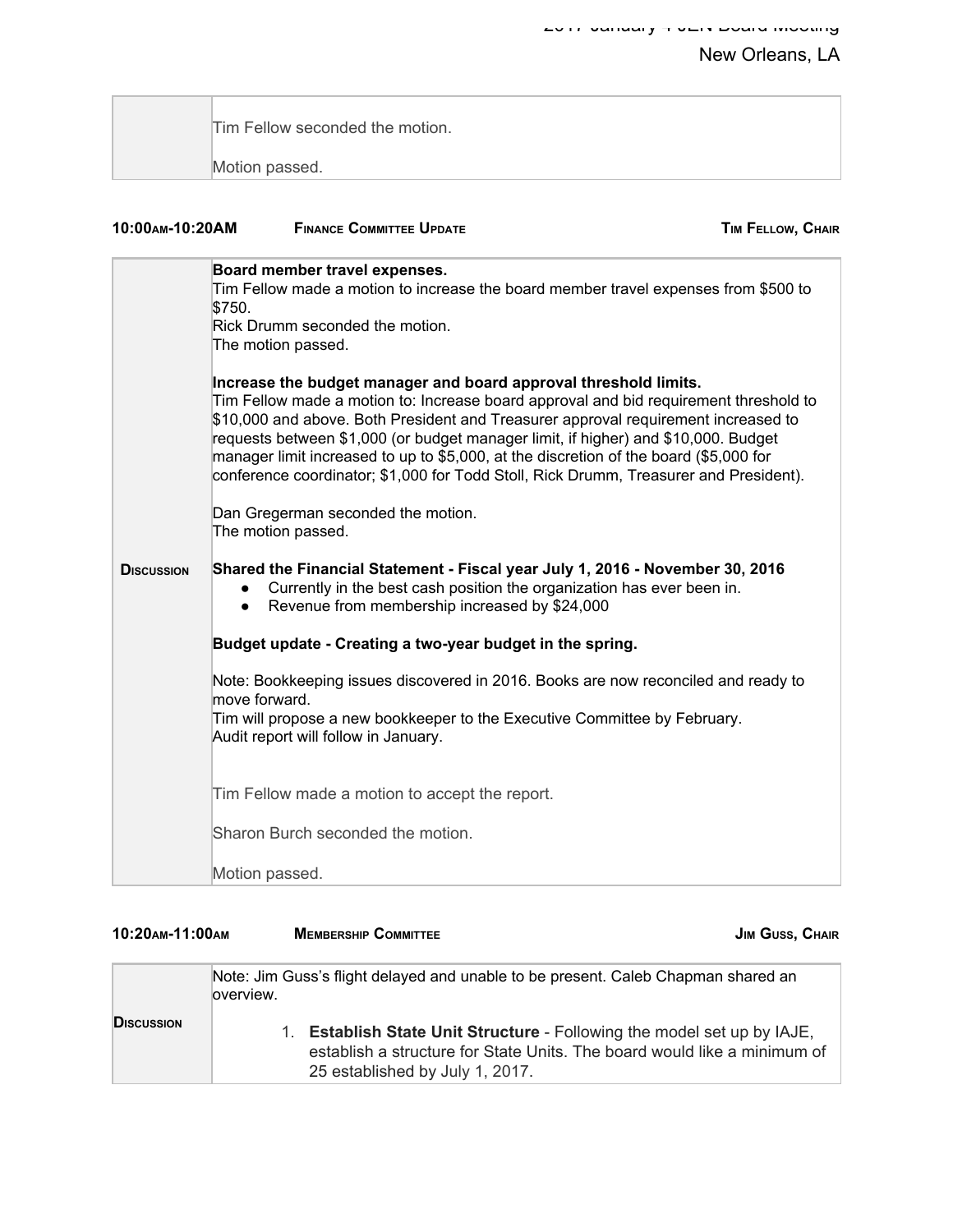- 2. **Establish College, High School, and Junior High Chapters** Establish structure for school chapters. The board would like a minimum of 30 established by July 1, 2017.
- 3.
- 4. **Magazine Subscription Member Benefit** Each member will receive an annual subscription to Downbeat Magazine.
- 5. **Sheet Music Member Benefit** Each member should receive 6 charts annually which will be commissioned by JEN. These will include 1 beginning level big band chart, 1 intermediate (high school) level big band chart, 1 college (pro) level big band chart, 1 combo chart, 1 beginning vocal jazz chart and 1 advanced vocal jazz chart. For the first year Jazz at Lincoln Center will provide the music while the commission process is being formed. This benefit should be initiated by July 1, 2017. Plan for commissions should be in place by February 1 to put a call out along with conference applications.
- 6. **Monthly Membership Payment Option** Members should have the ability to sign up for a monthly membership payment plan which automatically renews perpetually until the member cancels, similar to the Netflix model. Should be available beginning September 1, 2016.
- 7. **Member Benefits Program** The board would like several other benefits with financial significance added. These would be items like digital album downloads of high profile recordings, access to play along apps or websites, discounts on jazz club or festival tickets, etc.

Diane Chandler-Marshall made a motion to approve the membership initiatives as presented. Dan Gregerman seconded the motion. The motion passed.

#### **10:40-10:35AM BREAK**

**9:50AM-10:00AM NEW BUSINESS CALEB CHAPMAN, PRESIDENT**

| <b>Marketing Committee</b><br>Removing the marketing committee as a standing committee. Marketing will become<br>the responsibility of the marketing/communications paid staff.<br>Dan Gregerman made a motion to remove the marketing committee as a standing<br>committee.<br>Rick Drumm seconded the motion.<br>The Motion passed.<br>Discussion - continue to include marketing report in board meetings. |
|---------------------------------------------------------------------------------------------------------------------------------------------------------------------------------------------------------------------------------------------------------------------------------------------------------------------------------------------------------------------------------------------------------------|
| Artists as board members Discussion<br>Caleb Chapman proposed creating an additional program.                                                                                                                                                                                                                                                                                                                 |